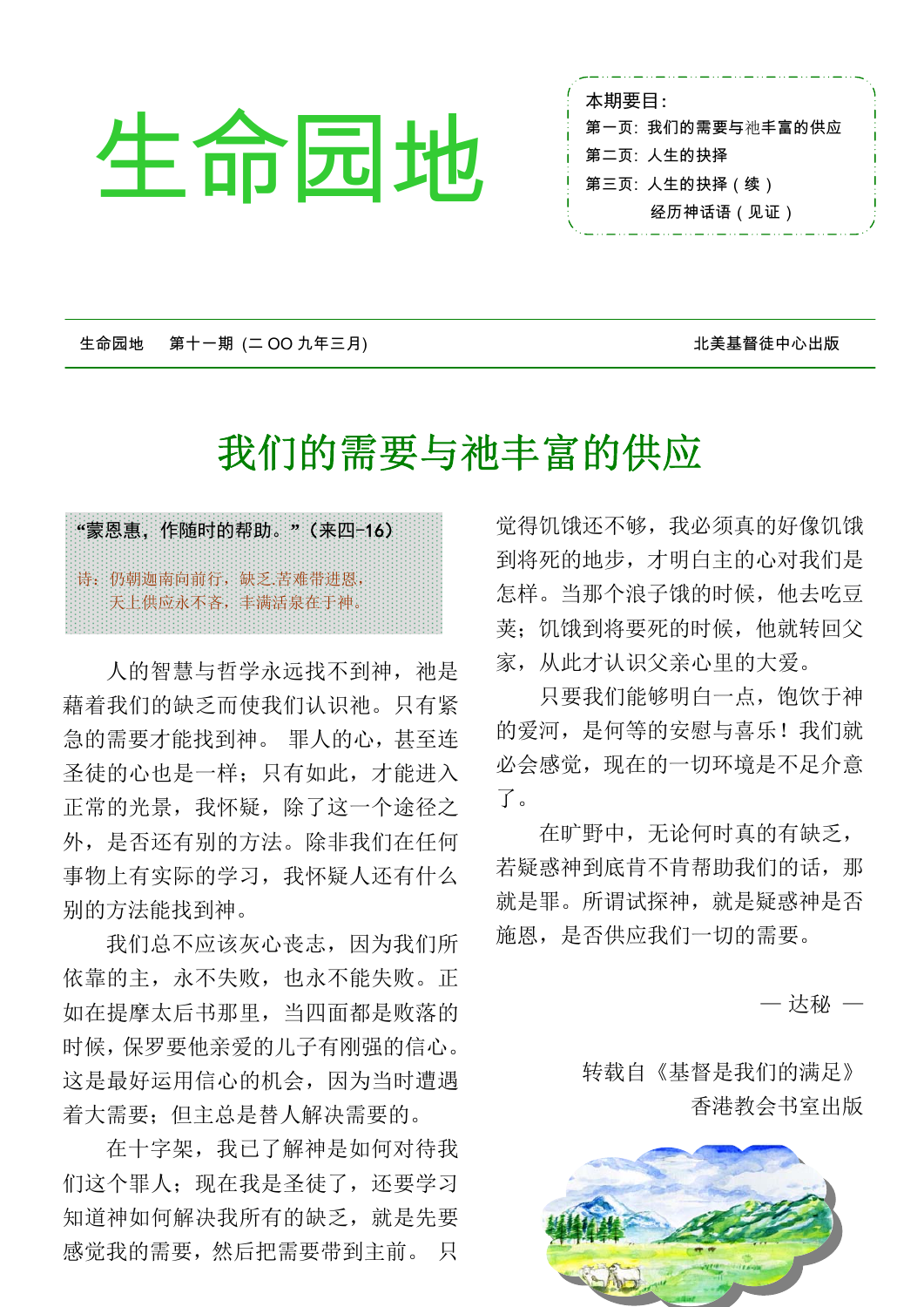



鉴于最近世局急剧变化,对在职青年圣徒造成很大的冲击。教会特别在十一月七日 举办了一次「职青专题讲座」,由朱永毅弟兄分享信息,主题是「人生的抉择」,要

从圣经的原则中,来看这一代青年在现今的世局中该如何择业与择配。

#### 人生的四季

 二○○八年全球爆发金融海啸,叫人束手无策,也暴露了世人投机的赌徒心态,结果上至国家、企业,下至家 庭、个人均深受影响。然而,在这客观的环境中,我们仍可对神有主观的认识与经历,因神是活人的神,是这一 代的神。神是亚伯拉罕、以撒、雅各的神,也是我们的神,他要我们经历他今天活的作为,并认识他永远的旨意。

假若人生分为四季,并以廿五年为一季,那么春季是「预备」,人接受教育主要在此阶段,满有盼望,仿如大地 回春;夏季是「进入」,经过预备阶段,进入人生的高峰,欣欣向荣;秋季是「继续」,同时又有时不我予的感觉, 慨叹光阴似箭。最后是冬季:此阶段可能有凄凉、无奈、无望、束手无策、无所适从之感,但若是青年时代在「择 业」和「择配」这两件人生大事上选择得好, 在神的恩典和怜悯里, 他们的冬季便是「**无憾**」了。否则, 人生最 后一季便会如世人般的「四无」─无奈、无望、无策(束手无策)和无从(无所适从)。

## 择业的原则

 人堕落以后的结果,便是「汗流满面才得糊口」(创三 19),这是指着我们今天工作的情形,所有在职人士都会 感到工作压力,这是无法避免的。我们若认识这圣经中普遍性的原则,便会顺服在神的主宰权柄之下。在职场上 我们要认识人的天赋是神所赐的,是有不同程度之分,所以不应与人比较,也不要看自己过于所当看的。我们要 认识自己,也要知道超越神所赐的天赋是很困难的。另一方面,天赋只占成果的小部分,后天的勤劳与努力占绝 大部分,就如智商高的人不一定有成就,反而努力的人有更多成就,所以千万不要自暴自弃。

「多给谁,就向谁多取;多托谁,就向谁多要。」(路十二 48)这是不变的定律,很多青年人择业时要求职位高、 薪酬多,却不晓得责任和压力也随之而加多。在择业上,我们要学习「安而不贪」,认识神的主宰和人该有的回应。 安而不贪不仅是在钱财上,而是凡事上操练敬虔和知足。因着经济衰退的来临,许多人担心找不到工作,我们若 相信和接受神所量给的环境,内心便能安然,因为神知道我们一切的需要。

### 工作的态度

 在职场上,我们要省察自己的动机。有人说:「最值得去的地方,都是没有捷径的;有捷径的地方,都是不值得 去的。」因为世上没有不劳而获的「免费午餐」。在西方社会,走快捷方式的心态很普遍;金融海啸的起因,就是 由于很多人想走捷径、赚快钱,渴望提早退休享受生活,于是孤注一掷、

透支未来,结果酿成大祸。其实真正的福气,不在于得到巨大的财富,乃 在于人能善用天赋,配上操练和努力来爱神爱人,来经历「施比受更为有 福|(徒二十 35)。「福|就是喜乐,当我们心安,才有满足;有了满足, 才有喜乐,这就是快乐的秘诀!

 青年人应从小就培养良好的工作伦理、待人接物的态度、精神和操守 (Work Ethics),包括:做事认真、负责、殷勤、有效率、有始有终、与人

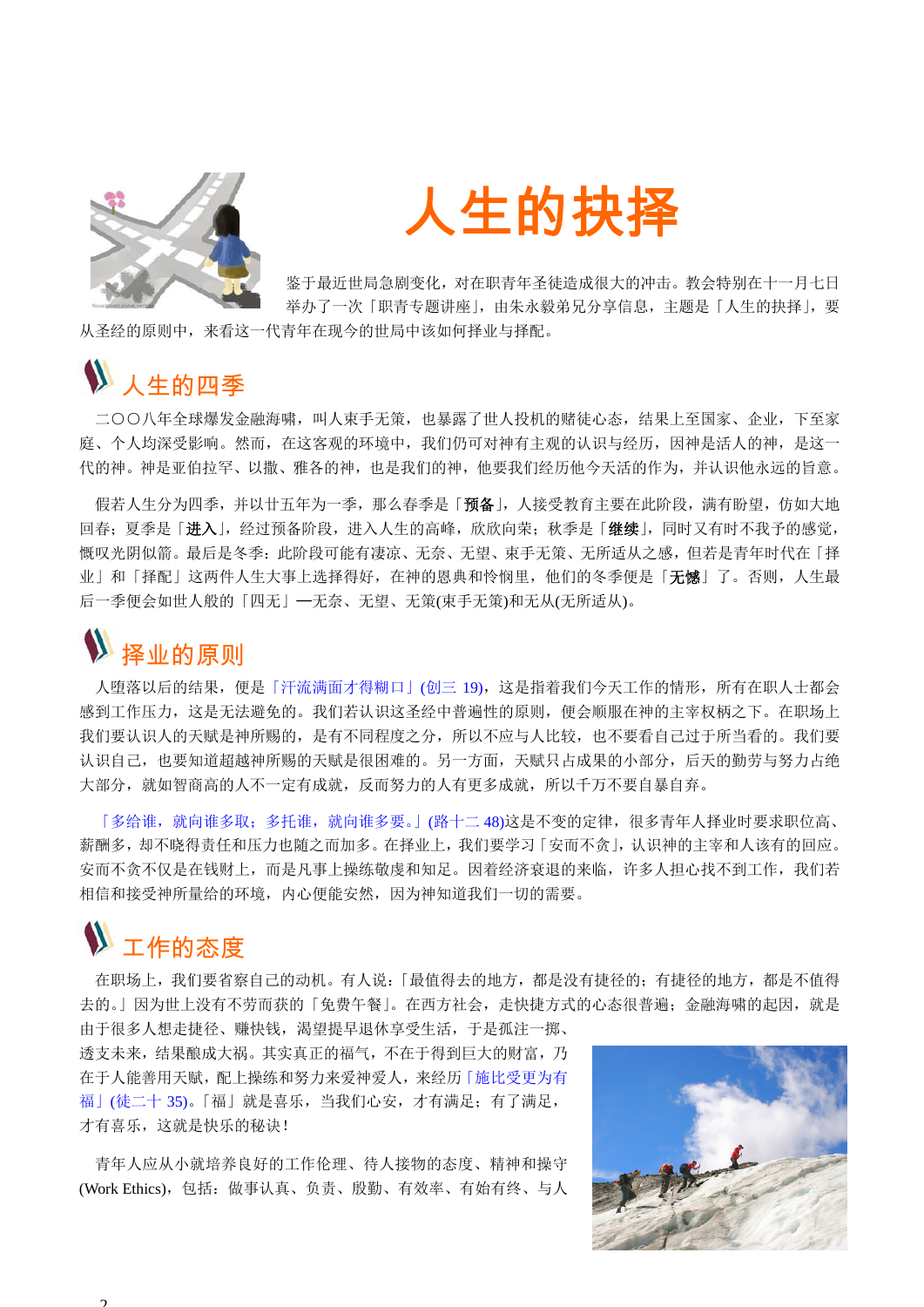合作、不找借口、实事求是等等,这对将来所有人生的抉择都有帮助。青年人具备这些素质,不论经济如何衰退、 社会如何变迁,在工作上都能活出圣洁国民的生活。

#### 择配的原则

择业是在人堕落之后才有的,所以带来压力;择配却刚好相反,是在人堕落之前就有的。「耶和华神说:那人独 居不好,我要为他造一个配偶帮助他。」 (创二 18)择配是神所定规的,所以人感到孤单,不要有被定罪的感觉, 最重要的是要与神起初的心意相符。今天撒但千方百计要搅扰人的择配,破坏神的旨意,所以我们在择配上也需 要经历神的救恩。神造人有灵、魂、体三部分,所以在择配上也必须对这三方面都有考虑。

第一方面是灵的配合,要同有属灵生命。信仰相同是同往人生目标的基本起步,信与不信的原不相配,不能同 负一轭(林后六 14)。各有各的方向就不能向着同一个方向走,所以不可与不信的人结婚。

 第二方面是魂的配合,必须同心合意。我们若有同心合意的伴侣,人生就不会感到孤单。「同心合意」就是「齐 心」,也就是「同魂」(腓一 27);「一样的心思」,就是「魂里联结」(腓二 2);「同心」,就是「同魂」(腓二 20)。 择配就是找一个可以与你谈心的人,配偶若是与你同轭却不「同魂」,情况就很苦。因此,择配就是选一个「魂的 伴侣 | (Soulmate), 这是神所定规的。婚姻是一个开始, 叫二人一同经历魂的救恩, 并且一天过一天, 二人更相爱, 魂更合一。魂的得救是一生之久,并且在婚姻上最有机会经历的。



第三方面是体的配合,但要运用更新的心思。因着婚姻是爱的关系,也是人生最亲密的关系, 所以体的吸引也有其重要性。然而,基督徒在择配上不要效法世界的样式,尤其不要像世人般 用「一见钟情」的方式,乃要运用更新而变化的心思来选择(罗十二 2)。

 这一代的青年人大多数是接受过高等教育,毕业、择业的时间较晚,往往把择配这件事推迟 了,也害怕选择错误。工作选错了可以转换,配偶却不能换。择配时,弟兄们在寻求明白神的 旨意后,该主动运用意志来行动;姊妹们也需考虑到神的主宰及「时间窗户」,以免错过机会。 青年人在择配上过分活跃或冷淡都不适宜,他们必须运用更新的心思、受调整的情感和坚定的

意志。婚姻是神的旨意,我们若在择配上与神配合,这样不单个人蒙福,教会也会蒙福。

------转载自"香港教会家讯"





我是一名在職人十,在過往的職業生涯,神一直看顧保守,讓我在工作上多多經歷他話語的寶貴。十年前,神 帶領我離開原有的工作崗位,開始一份新的工作。起初我不願意轉職,因為原職不但薪酬高,並且老闆對我十分 友善。然而,我清楚知道轉職是神的旨意,並且神對我說:「你這小信的人哪,為甚麼疑惑呢?」(太十四 31)因 著神的話,我便進入政府部門工作。

 由於我是合約員工,所以不能享受公務員的各種福利,並且每年的薪酬和假期都是一樣,不會隨著年資而增加。 這樣一年復一年,我仍然原地踏步,反觀同屆畢業的同學,在事業上已有不錯的成就。為此我感到灰心失望,覺 得自己沒有進步。每當心灰意冷時,神就叫我想起當初他對我說過的話:「你這小信的人哪,為甚麼疑惑呢?」因 著神話語的提醒,我便繼續學習信心和忍耐的功課。

 去年暑期,神讓我有轉職的機會。我面試了一份新工作,之後便要學習忍耐等候的功課。在等候的過程中,神 又對我說話:「信靠的人必不著急。」(賽廿八 16)我因此沒有著急,深信神必為我作最好的安排。感謝神,最終讓 我在七月份順利轉職。

回顧過往十年,神一直施恩眷顧,雖然薪酬沒有加增,我卻一無所缺,正如經上說:「多收的也沒有餘;少收的 也沒有缺。」(林後八 15)踏入新的一年,我不知前面有何挑戰,但知道神必定帶領我、陶造我,叫我在新的工作